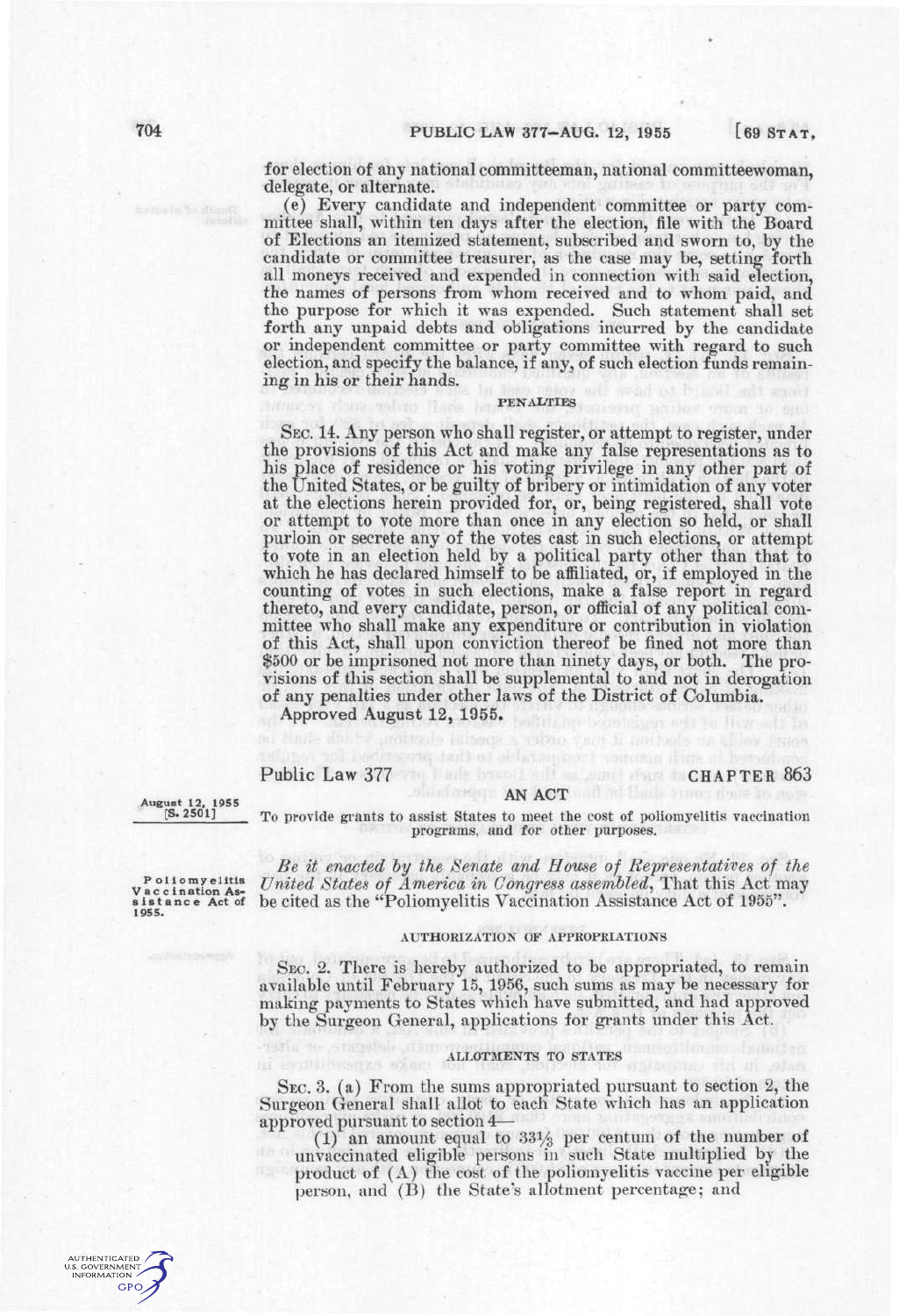(2) an additional amount equal to 20 per centum of allotments available to the State under paragraph (1) of this subsection, such additional amount to be available for expenditure only in accordance with the provisions of section 6 (b) of this Act.

(b) A State's allotment percentage shall be equal to the per capita income of the United States divided by the per capita income of the State. Such percentage shall be determined by the Surgeon General on the basis of information furnished by the Department of Commerce ; except that the allotment percentage for Hawaii shall be 100 per centum and for Alaska, Puerto Rico, the Virgin Islands, Guam, American Samoa, and the Canal Zone shall be equal to the allotment percentage determined above for the one of the forty-eight States which has the lowest per capita income.

## STATE APPLICATIONS FOR FUNDS

SEC. 4. The Surgeon General shall approve the application of any State for payments under this Act if such application—

(a) provides that all poliomyelitis vaccine purchased with funds paid to the State under this Act shall be used for the vaccination of eligible persons pursuant to a plan which sets forth the method or methods by which vaccinations will be made available within the State (through public agencies, approved nonprofit organizations, private physicians, or otherwise) : *Provided,*  That the Surgeon General may, for the purpose of assuring the most effective and equitable distribution and use of available supplies of poliomyelitis vaccine, establish categories of eligible persons to be accorded priority in receiving an opportunity for vaccination against poliomyelitis; and, except to the extent that the Surgeon General authorizes deviations from such categories, during any period in which any categories have been so established, all vaccine acquired by any State through assistance provided pursuant to this Act shall be made available only to persons within any such category;

(b) provides that in poliomyelitis vaccination programs conducted by public agencies in the State no means test or other discrimination based on financial ability of individuals will be imposed to limit the eligibility of persons to receive vaccination against poliomyelitis;

(c) provides for administration or supervision of administration of the plan included in the application by a single State agency;

(d) provides that the State agency will make such reports, in such form and containing such information, as the Surgeon General may from time to time reasonably require to carry out his functions under this Act, and comply with such provisions as he may from time to time find necessary to assure the correctness and verification of such reports; and

(e) provides such accounting, budgeting, and other fiscal methods and procedures as are necessary for the proper and efficient administration of the plan.

## TO below to head and me PAYMENTS TO STATES and in the re-

SEC. 5. The Surgeon General shall from time to time estimate the amount to be paid to each State under the provisions of this Act for any period, and shall pay such amount to such State, from the allotment available therefor, reduced or increased, as the case may be, by any sum (not previously adjusted under this section) by which

evad! Lot! bedactus al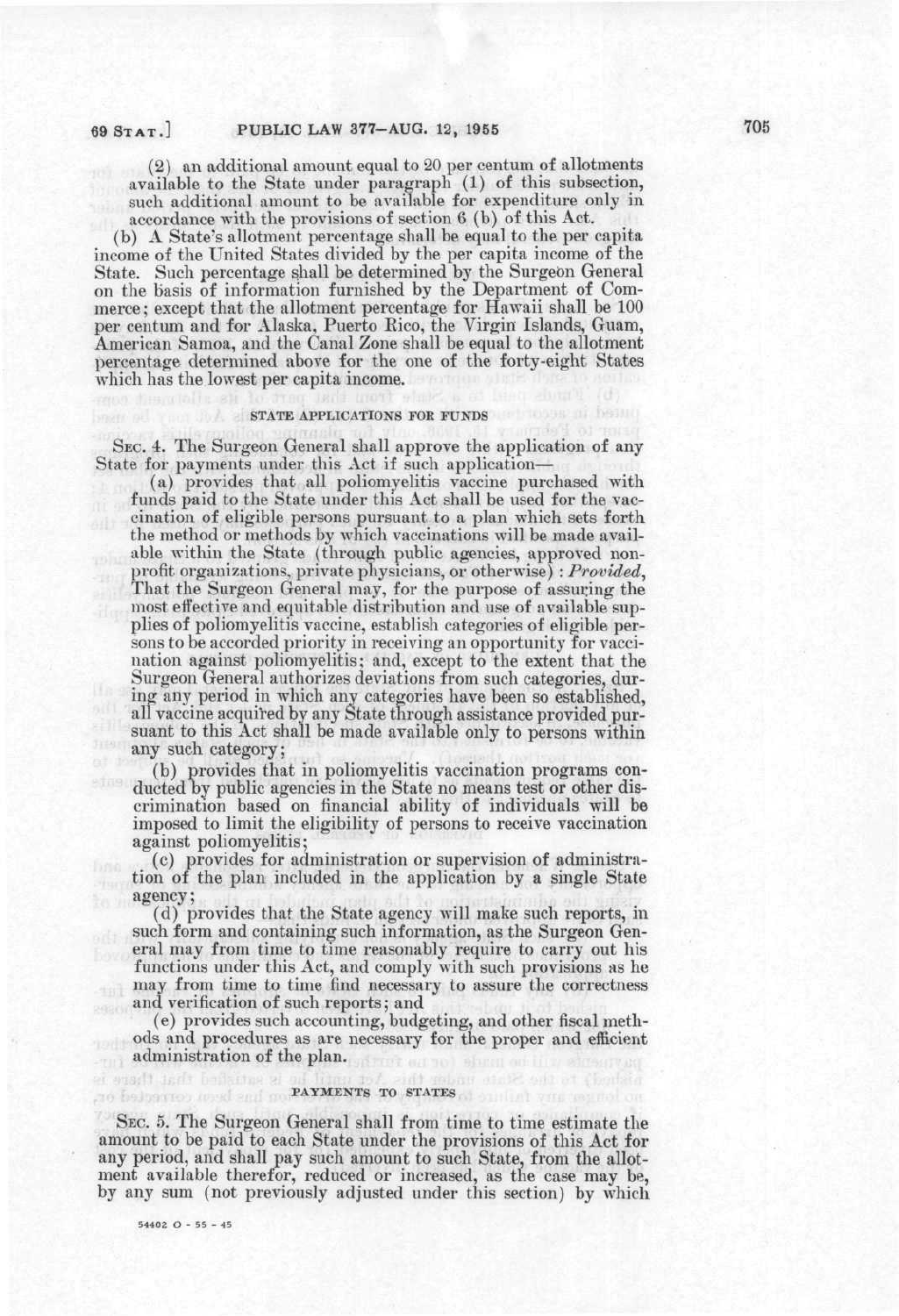he finds that his estimate of the amount to be paid to the State for any prior period under this Act was greater or less than the amount which should have been paid to the State for such prior period under this Act. Such payments shall be made in such installments as the Surgeon General may determine.

## USE OF FUNDS PAID TO STATES

SEC. 6. (a) Funds paid to a State from that part of its allotment computed in accordance with section 3 (a) (1) of this Act may be used solely for the purchase, prior to February 15, 1956, of the poliomyelitis vaccine for use in carrying out the plan set forth in the application of such State approved pursuant to section 4.

(b) Funds paid to a State from that part of its allotment computed in accordance with section  $3$  (a) (2) of this Act may be used prior to February 15, 1956, only for planning poliomyelitis vaccination programs within the State and for conducting such programs through public agencies in the State in accordance with the plan set forth in the application of such State approved pursuant to section 4; except that any part of such funds determined by the State to be in excess of the amount necessary for such purposes may be used for the purposes specified in subsection (a) of this section.

(c) Nothing in this Act shall limit funds granted to a State under other provisions of Federal legislation from being available to purchase poliomyelitis vaccine or to plan and conduct poliomyelitis vaccination programs in accordance with approved State plans applicable to such grants.

## FURNISHING OF VACCINE BY SURGEON GENERAL

SEC. 7. At the request of any State the Surgeon General may use all or any portion of the allotment of such State under this Act for the purchase, in accordance with State specifications, of the poliomyelitis vaccine, to be furnished to the State in lieu of such State's allotment (or such portion thereof). Vaccine so furnished shall be subject to the same requirements as to use as vaccine purchased from payments to States pursuant to this Act.

## DIVERSION OF FEDERAL FUNDS (ANDERS ENTIRES)

SEC. 8. Whenever the Surgeon General, after reasonable notice and opportunity for hearing to the State agency administering or supervising the administration of the plan included in the application of such State approved under section 4, finds that—

(a) such State agency is not complying substantially with the provisions of this Act or the terms and conditions of its approved application; or

(b) any funds paid to such State or supplies of vaccine furnished to it under this Act have been diverted from the purposes for which paid or furnished;

the Surgeon General shall notify such State agency that no further payments will be made (or no further supplies of vaccine will be furnished) to the State under this Act until he is satisfied that there is no longer any failure to comply or the diversion has been corrected or, if compliance or correction is impossible, until such State agency repays or arranges for the repayment of Federal funds which have been diverted or improperly expended (or for repayment of the cost of the vaccine which has been diverted). ment available therefor,

by any sum (not previously adjusted outder this section) by which